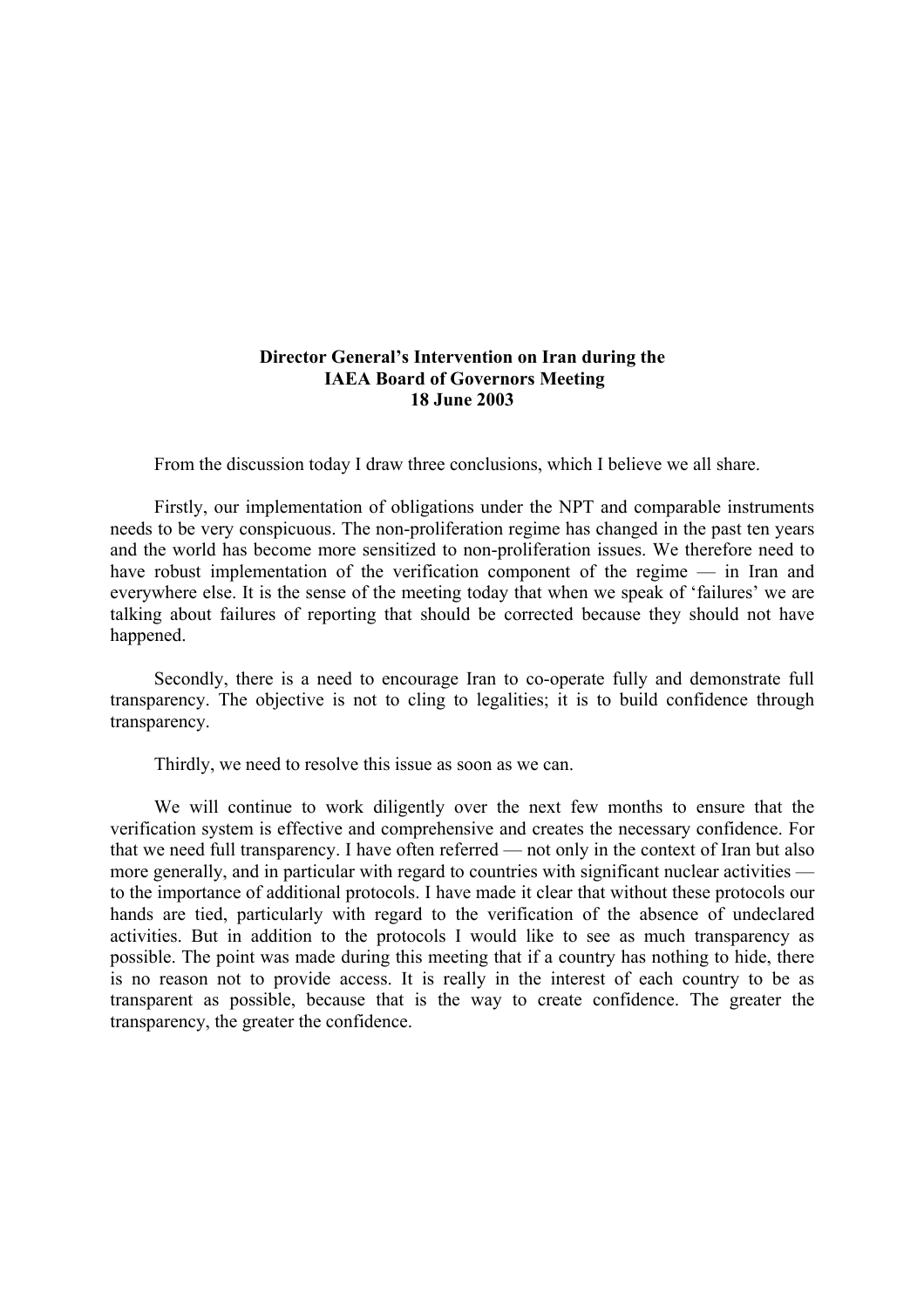As I mentioned in my report, we are going to have technical discussions in Tehran in a few weeks time, particularly on Iran's enrichment programme in order to understand the full dimensions of that programme and the research and development involved. We are also going to do more environmental sampling. We are meanwhile waiting for the results of past environmental sampling. We will discuss the results with the Iranian authorities and request explanations where necessary. We will also continue to carry out thorough inspections.

 In addition, I hope that we will obtain clarification regarding the other issues that have been raised, such as how the heavy water programme fits within the overall fuel cycle and what the need for uranium metal is. We require a complete understanding so that the Secretariat can submit to the Board as objective, transparent and comprehensive a picture as possible.

 I can promise that we will continue to be completely insulated from political speculation. We make technical assessments based on facts and, as you have seen from our report, we do not jump to conclusions.

 I assume that we will be reporting to you in September, as we need time in order to get the results of the environmental sampling, to complete the technical discussions, to carry out our own analyses and write the reports. Obviously, however, if there is a need to report earlier than that we will do so; we are fully aware of our legal responsibilities in that regard.

 Regarding these responsibilities, I would say that we prefer to rely on co-operation and transparency rather than on legal rights. This is a confidence building operation and, as I said in my opening statement, I appeal to the Government of Iran for as much transparency as possible in permitting sample collection and in explaining the dimensions of the programme, rather than the Agency having to invoke specific articles of a safeguards agreement.

 Our work today is "work in progress". We are completely open as to the final outcome. I hope that by September we will have made very good progress and indeed that we will have a final report by that time, but that depends very much on the co-operation of the Government of Iran. For our part, we will make every effort to fulfil our responsibility to you for verifying the correctness and completeness of our understanding of Iran's nuclear programme, in order to make sure that all nuclear material and activities have been declared to us. Let me point out here that what we do in Iran is what we do everywhere else. We treat Iran exactly as we treat all other Member States.

 We are in a new phase of non-proliferation, which has become a primary global security issue. All of us must work together, and this issue is very much linked to what I have been saying for so long: that for the Agency to be able to do its job, it needs all the necessary tools.